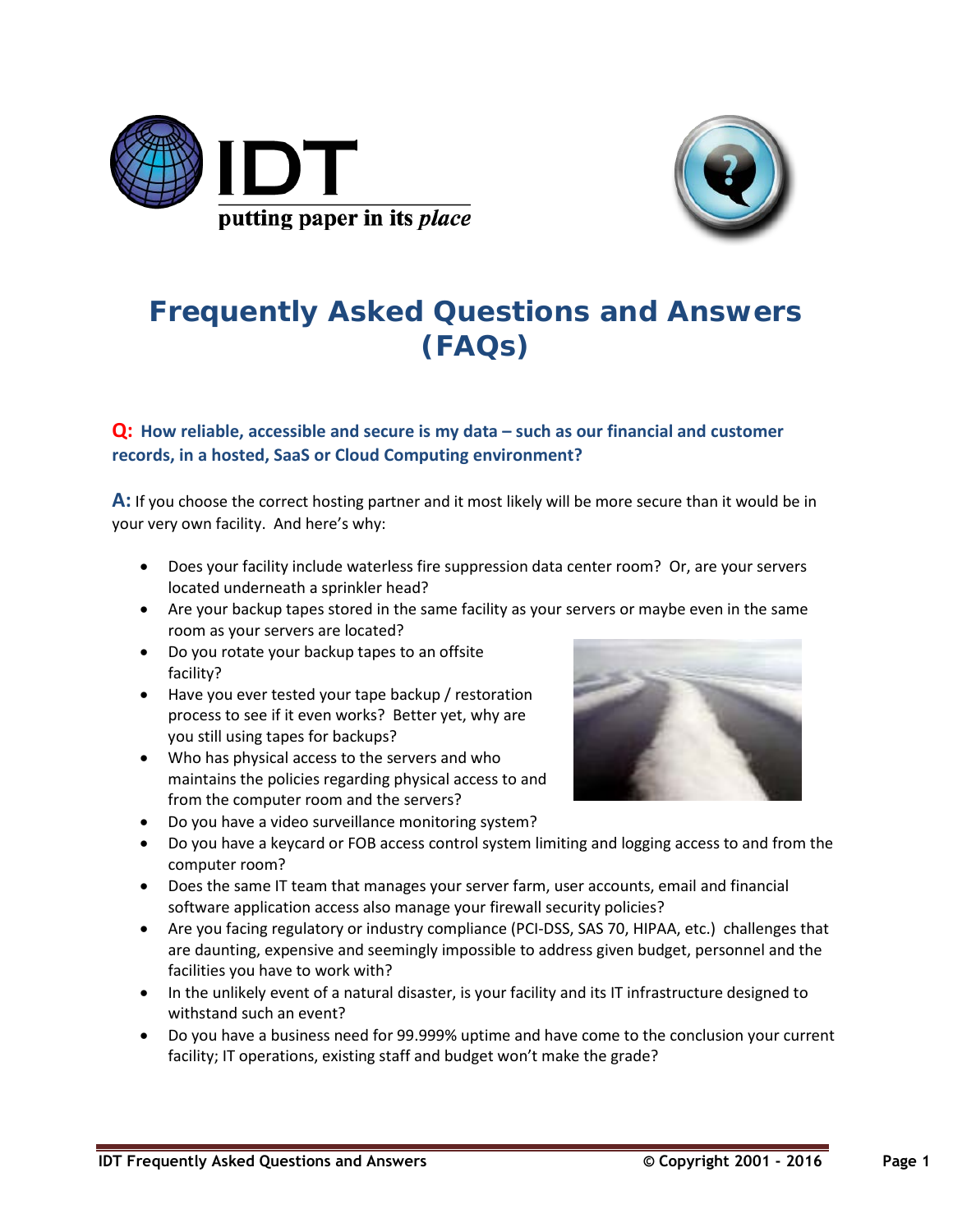You should be beginning to get the point. There is good news as there are affordable, rapid time-tomarket solutions to these seemingly insurmountable challenges: Relocating or Outsourcing your IT Infrastructure to a Secure Datacenter.

To begin with, it would be helpful to have a baseline of understanding of the industry standard ratings used to classify or rank datacenter security. The Uptime Institute's Tier Performance Standards comprises of rating system that has been in use since 1995 has become the standard for uninterruptable uptime industry. The rating systems sets a series of standards that compares datacenter design topologies, documents Best Practices and Operating Knowledge for improving uptime effectiveness in datacenters for use by its members and the broader IT industry.

According to the Uptime Institute, there are four (4) Tiers in which data centers can be grouped or classified:

- **Tier I** Basic Site Infrastructure;
- **Tier II** Redundant Capacity Components Site Infrastructure;
- **Tier III** Concurrently Maintainable Site Infrastructure;
- **Tier IV** Fault Tolerant Site Infrastructure

As you move through the four stages of Tier Ratings, the higher datacenter overall uptime and availability. The Uptime Institute rates datacenter uptime availability in terms of percentages and they break down as follows: Tier I – 99.67%, Tier II – 99.75%, Tier III – 99.98% and Tier IV – 99.99%. These Tier classifications exist largely because of the degree of the datacenter providers investment in the built in redundancies of crucial infrastructure characteristics such as: alternative power and internet data connectivity sources, security, ability to maintain up to 24 x 365 services, backup generators, well planned refrigeration, concurrent maintainability, or even contractually agree to protect your organization from financial damages due to the lack of your systems availability.

Which of the four Tiers are best suited for your business? That depends on the service levels that are being requested of or by your business. If you are simply hosting a informational or marketing website, you can get justify a Tier 1 rated datacenter. If you are handling financial data – such as an international, multi-time zone, e-commerce site and need to contractually adhere to stringent 24 x 365 day accessibility with a 99.99% uptime commitments, then you will need a Tier IV rated datacenter.

IDT hosts financial applications such as Microsoft Dynamics GP, Document Imaging, Content Management and other mission critical business applications which have high –availability requirements for its global customer base thus, IDT chose a Tier IV rated datacenter. IDT's datacenter is deemed a "Fault Tolerant Infrastructure" facility…meaning, no single point of failure exists in the datacenter's architecture. More on the Uptime Institute's Tier Performance Standards can be found by visiting [www.uptimeinstitute.org](http://www.uptimeinstitute.org/) or by [reading their whitepaper.](http://www.idtconsulting.com/pdf/uptimeratings.pdf)

Have a question that we have not addressed here? Send it to us at: [asktheexpert@idt-inc.com](mailto:asktheexpert@idt-inc.com) and we will respond to you!

Warm Regards,

The IDT Marketing Team